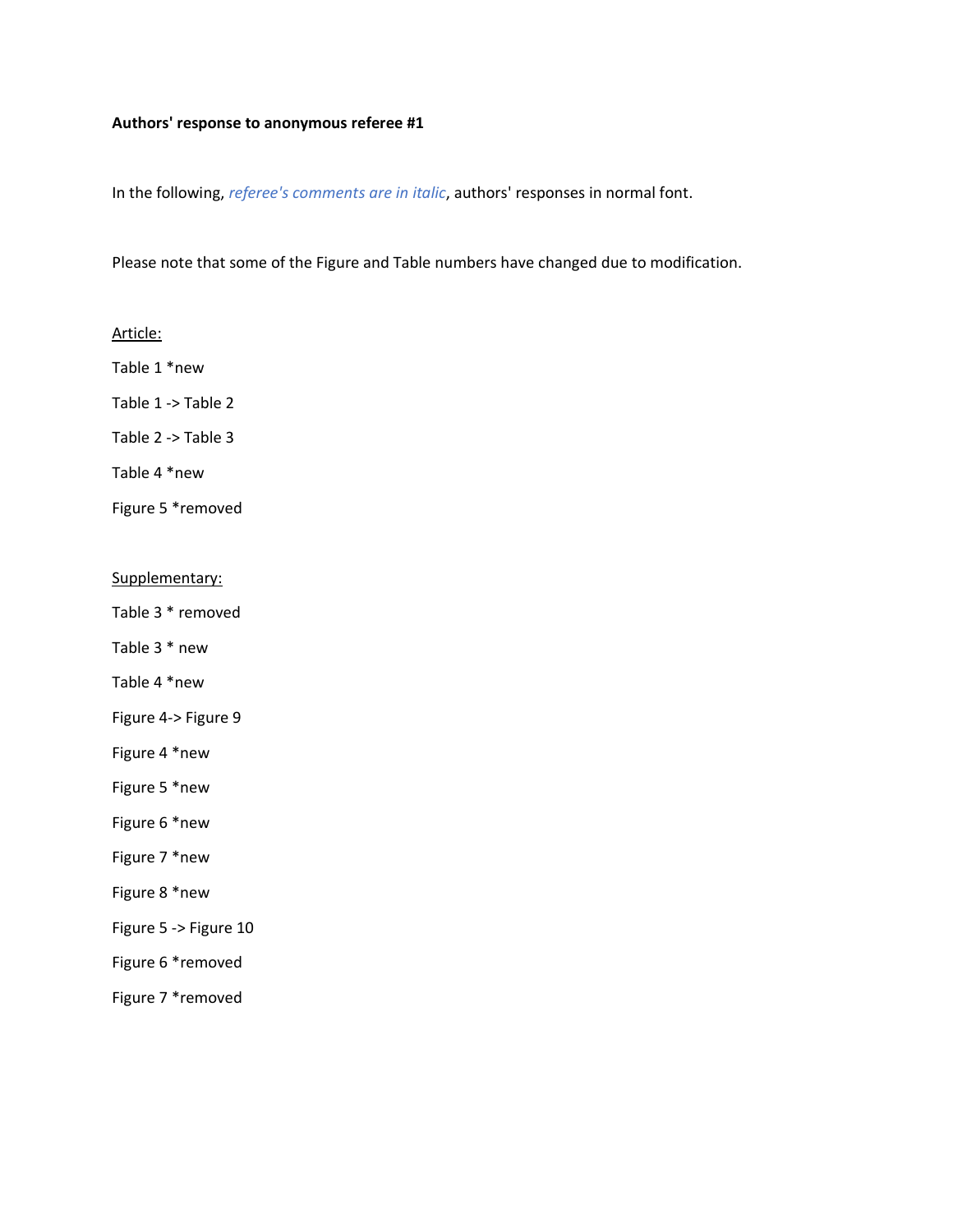*The study of Kangasaho et al. investigates the influence of emission sources and atmospheric sinks of CH4 on the seasonal cycle of CH4 and d13C based on simulations with the atmospheric transport model TM5.*

*Similar studies, which laid the foundations to our understanding of the seasonal cycles of CH4 and d13C and their phase relations, have already been published in the early 2000s. Bergamaschi et al.(2000), for example, interpreted measurements at Izaña using global simulations with the TM2 model. Allan et al. (2001) also performed TM2 simulations and focused on the interpretation of the seasonal cycles in the extratropical southern hemisphere. Together they established a theoretical understanding of the phase relations between the seasonal cycles of CH4 and d13C and of phase ellipses also used here. In those studies, CH4 and d13C were simulated separately for different emission sources and then added up to the totals, which enabled a thorough analysis and understanding of the results. In the study of Bergamaschi et al. (2000), this information was further used in a simple inversion framework to adjust the emission sources to better match the CH4 and d13C observations at Izaña.*

*In the study of Kangasaho et al., instead, only two separate tracers were simulated (total CH4 and total d13C), while the influence of different emission sources or different seasonal emission cycles was analyzed through a set of sensitivity runs (see Table 2). This setup seems much less flexible and has clear limitations with respect to the interpretability of the results.*

*It is difficult to see what we can learn from this study that we didn't know already before. The main goal seems to be to reassess the seasonal cycles given our present best knowledge of sources and sinks and their isotopic signatures and to evaluate whether the seasonal emission cycles proposed in the EDGAR emission inventories are consistent with observed seasonal cycles in CH4 and d13C (and their phase relations).*

*However, the goals of the paper are not clearly stated and the chosen approaches are rather poorly motivated. The paper provides mainly technical descriptions of the model setup and simulations but fails to motivate the design choices. Another major weakness is a lengthy and unfocused presentation and discussion of the results with long descriptions of what is seen in figures but failing to extract the essential information in a concise manner.*

We thank the anonymous referee #1 for providing the valuable feedback. We apologize that the current form of the paper did not meet expectations. We have now revised the manuscript intensively, following the reviewer's comments.

#### *Thus, I cannot recommend publication of the manuscript in its present form. It either needs*

*- a much clearer explanation of the goals of the study*

*- a much clearer motivation of the simulation setup and explanation of the methods used to analyze the results*

*- a much shorter and more concise presentation and discussion of the results. The present results section is unnecessarily lengthy and unfocused (see also points below)*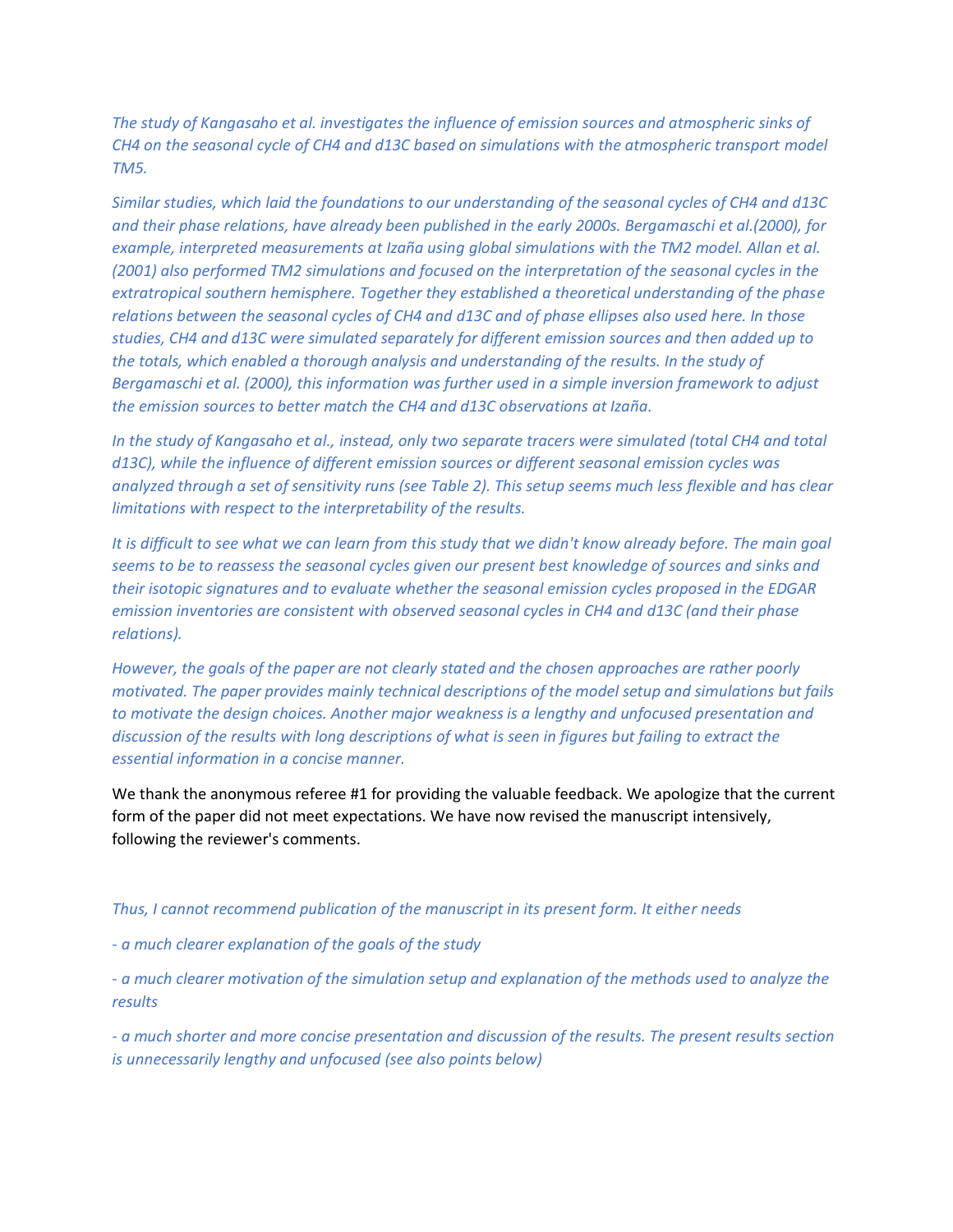*Another, probably better option, would be to redesign the simulation experiment, notably by not only simulating two separate tracers but simulating CH4 and d13C from the different sources individually as in those earlier studies. Such an experiment could also include tracers with seasonally varying and seasonally constant emissions.*

We apologize for the misunderstandings and inconsistencies that arose because of the weak formulation that existed in the manuscript. In this revision, we have phrased our text more carefully, and had the full paper language edited by a native English speaker. We have now revised the goals of the study much clearer and explained our motivation to use these specific methods in the introduction section Lines (71-89).

The previous studies are old and therefore this topic is important to revisit. Compared to the previous studies, there is now available new observations from multiple stations and added information regarding the source specific isotopic signatures (including spatial variations). In addition, the chemistry atmospheric model has improved significantly from the previous studies and there is information available on the seasonality of anthropogenic sources.

We have rewritten the presentation and discussion of the results following the comments you provided in your feedback. However, we did not redesign the simulation experiments because this study was meant to be the basis for a follow-up inversion study. Simulating all different sources simultaneously would be unnecessary time consuming and both heavy and computationally expensive for this study.

We believe that the findings of this study are valuable themselves, as they will contribute to our knowledge of the seasonality of different emission categories, and we also evaluate the possible flaws in the seasonal cycle of anthropogenic emissions presented by the two recent EDGAR inventories v4.3.2 and v5.0. Furthermore, comparison to observations helps to identify which EDGAR version is more realistic. This study is designed to increase our understanding of  $\delta^{13}$ C distributions and how different CH<sub>4</sub> sources contribute to the seasonal cycle of  $\delta^{13}$ C.

We hope that the newly rephrased explanation of the goals of this study will now meet expectations and have a much clearer vision about the purpose of this study and what we can learn from this study.

# **Further major points:**

*Section 3.1.1 is very hard to follow and in fact painful to read. The text basically describes what is seen in the figure but adds a lot of numbers that often seem quite irrelevant and certainly do not help telling a concise story. If needed, such numbers could be summarized in a table (latitude band, amplitude of seasonal cycle, month of maximum, month of minimum, etc.), but actually I don't see the point in presenting all these details at all. This section could easily be cut to one third by only focusing on the main points and leaving out all the fine details. There is also a lot of speculation in this section ("we suspect that", "this indicates that", "this could explain" etc.) which is related to the weaknesses of the simulation design mentioned earlier.*

*The main take home messages from Figure 2 could simply be: (i) the seasonal cycles of CH4 and d13C are to first order in antiphase, i.e. maxima in CH4 correspond to minima in d13C and vice versa (consistent with what we know from previous studies). Minima (maxima) in d13C, however, tend to be xx months*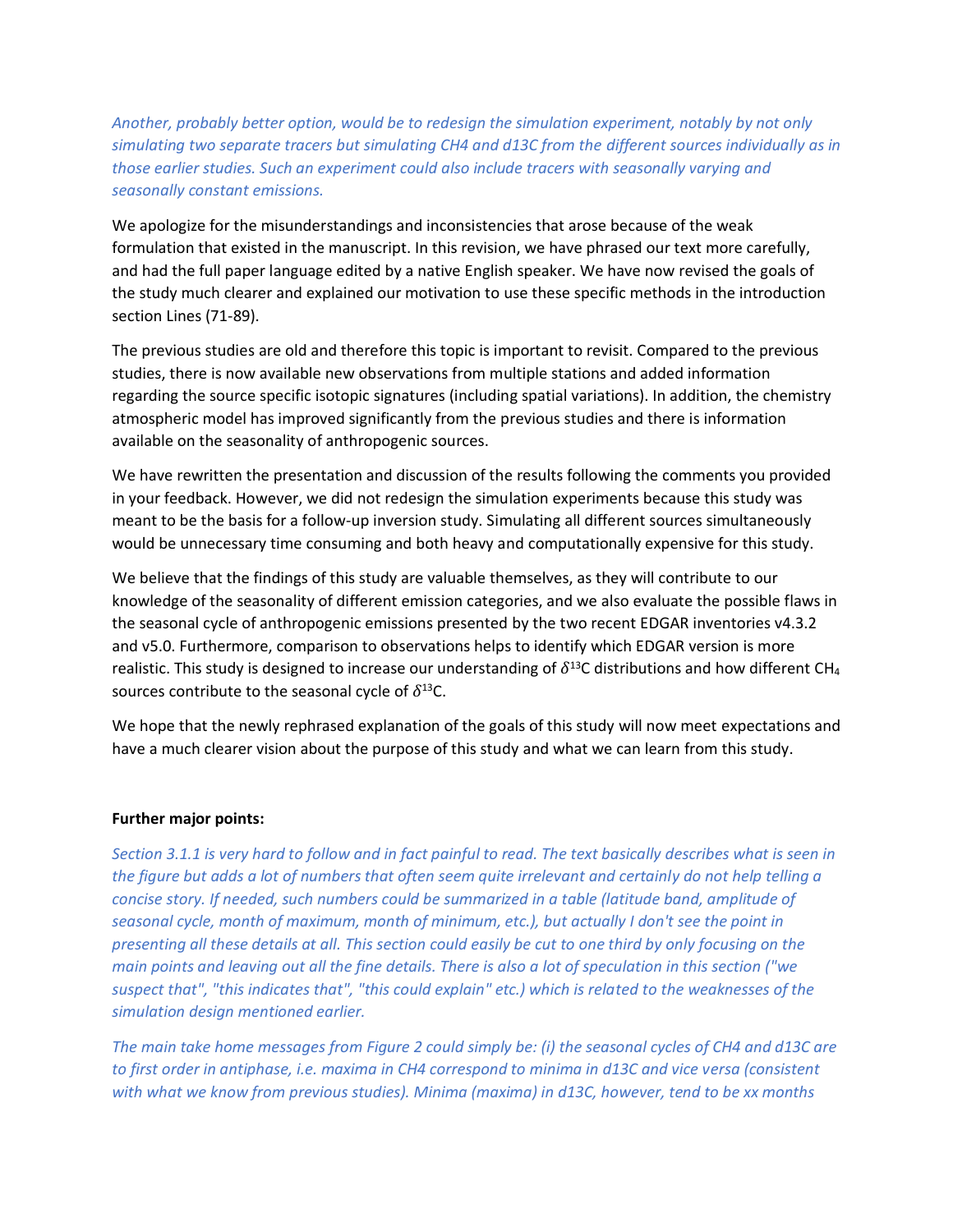*earlier than the maxima (minima) in CH4. (ii) at high latitudes in the southern hemisphere, where emissions are small and the seasonal cycle is primarily determined by sinks, differences between the different sensitivity simulations are very small. (iii) At northern mid- to high latitudes, differences in the seasonal timing of emissions has a pronounced influence on the seasonal cycle of CH4 and especially of d13C. In the simulation with constant emissions (E5\_WETNS), for example, wetland emissions are higher in winter to spring and lower in summer to autumn compared to the reference simulation (E5). This leads to higher CH4 north of 30°N in spring and lower in autumn and, because of the strongly depleted isotopic signature, to a minimum in d13C in early spring (not seen in E5) and a maximum in autumn which is delayed compared to E5 by xx months. (iv) At low southern latitudes (0-30°S), there is a double peak structure in CH4 due to xyz and, in case of constant emissions, also in d13C. When seasonal variations in emissions is accounted for (ref. simulation E5), however, the double-peak in d13C disappears because d13C is pulled down by strong wetland emissions in the southern hemisphere summer and autumn and pushed up by strong biomass burning emissions in the southern hemisphere spring. A few further details may be added, but further discussions could be presented in the context of the comparison with the observations in Section 3.2. Similarly, the presentation of the results in terms of phase ellipsoids needs to be cut strongly and could be presented along the same line of arguments as above.*

We apologize for the unnecessary excessive information presented in these sections. We have now cut down the details presented in sections 3.1.1 on "Peak-to-peak amplitude and shape of seasonal cycle" and 3.1.2 on "Phase ellipses" and rewritten the section according to your suggestions.

*One of the conclusions drawn in the study is that the seasonal cycle of wetland emissions is the dominant driver of the seasonal cycle of d13C in the NH and tropics (see corresponding sentence in the abstract). However, this seems to be primarily based on the comparison between simulations E5\_NS and E5\_WETNS. Comparing simulations E432 and E432\_EFMMNS would tell a different story, namely that a seasonal cycle in agricultural CH4 emissions could also perturb the d13C seasonal cycle. Which effect is closer to reality should be decided based on the comparison against observations and not just on the comparison between individual sensitivity runs. Note that in all simulations using EDGAR 5 (E5, E5\_WETNS, E5\_NS) the agriculture sector has no seasonal variability, too, and therefore it is clear that this sector cannot contribute to differences between these runs. The conclusion drawn on page 12, line 280 (and again in the abstract and conclusions section), is therefore not valid. The main difference between simulations E5\_WETNS and E5\_NS (at least in the southern hemisphere) is that in E5\_WETNS biomass burning emissions have a seasonal cycle but those of E5\_NS have not. Comparing these two simulations tells a lot about the influence of biomass burning emissions (see e.g. panel for latitude band 0-30°S in Fig. 2), but this is hardly addressed in the paper.*

We apologize for the badly written results in this section. We agree with the reviewer that EFMM and biomass burning emissions also contribute and have now corrected the analysis of the results including the effect on those emissions.

P12 L280 is now modified as: The similar behaviour of SIM\_NS and SIM\_E5\_WETNS indicates that wetlands are the largest individual source driving the  $\delta^{13}$ C seasonal cycle, apart from sinks.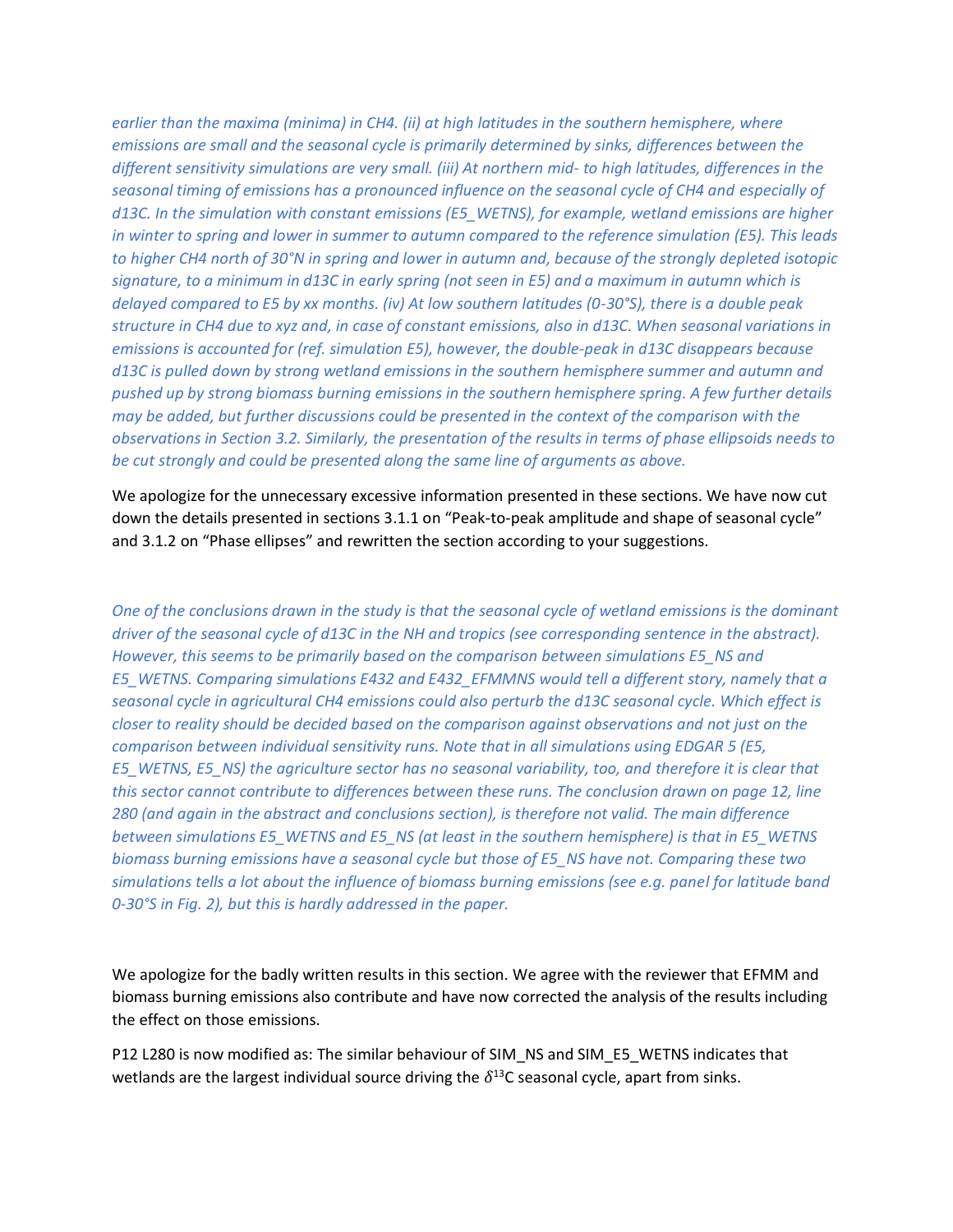Abstract: We found that wetland emissions are an important driver in the  $\delta^{13}$ C seasonal cycle in the Northern Hemisphere and Tropics, such that the timing of the  $\delta^{13}$ C seasonal minimum is shifted by ~90 days at 60° N--90° N from the end of the year to the beginning of the year when seasonality of wetland emissions is removed. The results also showed that in the Southern Hemisphere Tropics, emissions from fires contribute to the enrichment of  $\delta^{13}$ C in July--October. We also found that EFMM emissions in EDGAR v4.3.2 cause a strong depletion of  $\delta^{13}$ C during spring due to its seasonality.

Conclusion: Based on the simulation results, wetland emissions are found to be the largest individual CH<sub>4</sub> source driving the  $\delta^{13}$ C seasonal cycle, apart from atmospheric sinks. Wetland emissions are the key, especially in determining the timing of  $\delta^{13}$ C minimum peaks in the NH. Comparisons using EDGAR v5.0, v4.3.2, and additional emission scenarios removing the seasonal cycle of emissions from enteric fermentation and manure management (EFMM) in v4.3.2 show that EFMM emissions in v4.3.2 are responsible for the unique  $\delta^{13}$ C depletion in the NH in spring.

*Section 3.3 describes seasonal cycles in the stratosphere. This section has several weaknesses. First, it is poorly connected to the rest of the paper focusing on the troposphere. How stratosphere-troposphereexchange affects the seasonal cycles of CH4 and d13C would actually be an interesting topic, but the simulation setup does not allow addressing this question. Second, averaging the seasonal cycles over a large vertical range from 88 hPa to the top of the atmosphere does not seem a good idea, as there are probably significant differences in seasonality across this altitude range. The authors should rather focus on a single level (e.g. 80 hPa) or present vertical cross-sections/vertical profiles of the evolution in the stratosphere. Third, the discussion of the results is not convincing. For example, the authors argue that the strong amplitude of the seasonal cycles at the South Pole compared to the North Pole is due to the Brewer-Dobson circulation being stronger in the Southern Hemisphere, but actually the Brewer-Dobson circulation is stronger in the Northern Hemisphere, see e.g. Rosenlof (1995; [https://agupubs.onlinelibrary.wiley.com/doi/10.1029/94JD03122\)](https://agupubs.onlinelibrary.wiley.com/doi/10.1029/94JD03122).*

We apologize for the confusion of results from the stratosphere and the unfortunate mistake about Brewer-Dobson circulation. Initially we included the results from stratosphere to the paper, because we thought it may be interesting for the reader even though the paper is focusing on troposphere. We have now removed the section on stratosphere and instead we shortly address the topic elsewhere.

Lines 521-525: Other than the tropospheric sinks, the stratosphere-troposphere exchange also affects to some extent (Wang et al., 2002), and therefore the stratospheric sinks of Cl and O(1D) could contribute to the tropospheric seasonality. In the stratosphere, the effect of emissions is negligible, and the seasonality is largely driven by the atmospheric sinks. This was true in our simulations as well. The chemical sinks strongly enrich the  $\delta^{13}$ C in the stratosphere. Therefore, the stratospheric air that returns to the troposphere can affect the tropospheric seasonality of  $\Delta \delta^{13}$ C in mid and high latitudes.

Lines 551-552: The focus of the study was the troposphere. Nevertheless, the tropospheric cycles are affected by the stratosphere-troposphere exchange, and this calls for further studies.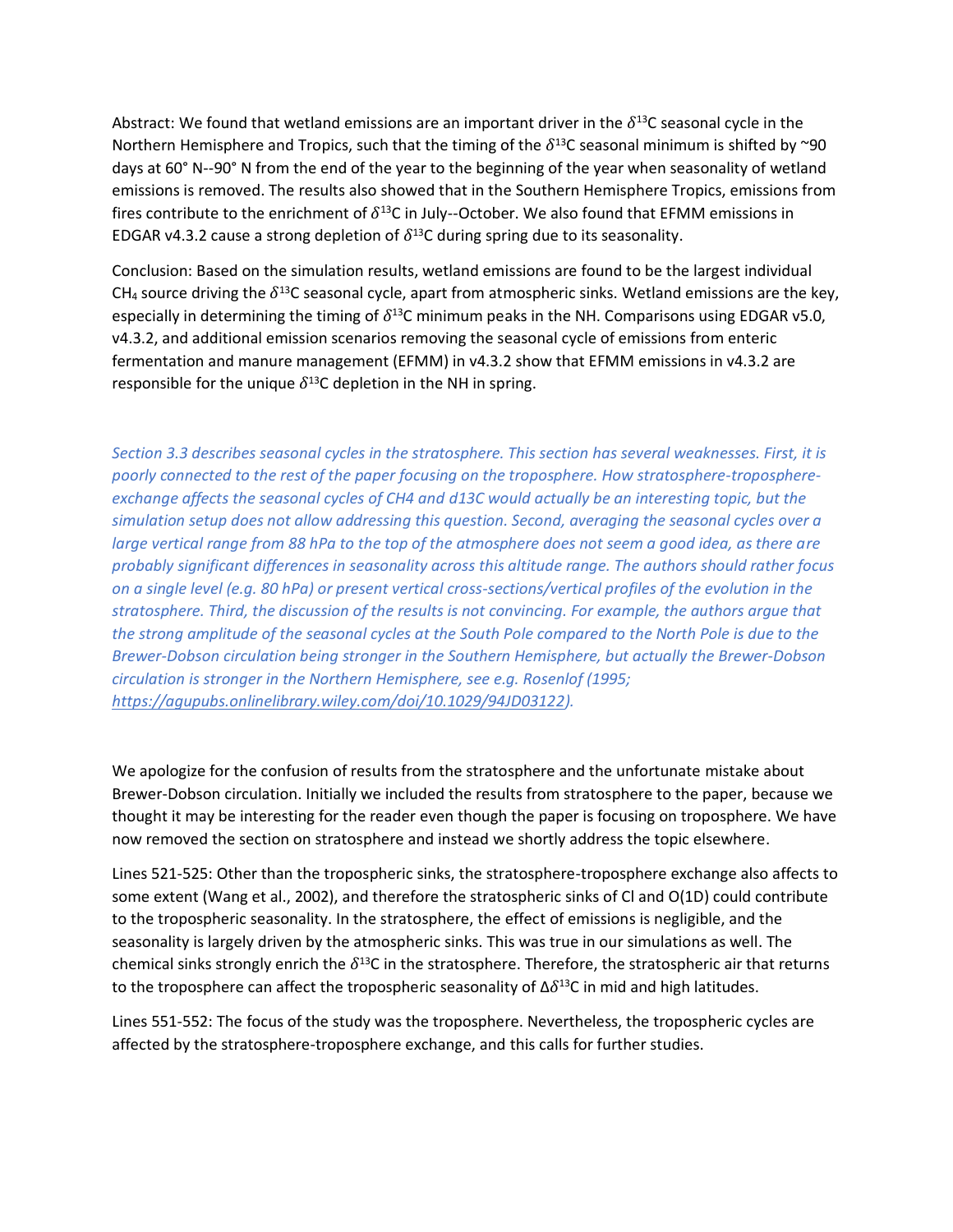*Section 4.1 needs to be rewritten and shortened as well. Rather than discussing the results in the context of other studies, it basically presents a review of existing literature. This is not what I expect from a discussion section. Section 4.2 is slightly better but could also be shortened.*

We apologize for the weak discussion of the results in sections 4.1 and 4.2. Those sections are now corrected to meet the expectations of a discussion section.

*The concept of phase ellipsoids should be better explained in the introduction section or somewhere else in the paper. Without this it is difficult to follow the discussion in section 3.1.2. Why do sinks produce a line but emissions an ellipsoid? Actually, to my knowledge only seasonally changing emissions produce an ellipsoid.*

We apologize for the unclear explanations regarding the phase ellipse. When there is not seasonality in surface fluxes, and only atmospheric sinks are considered, the phase ellipse would form a straight line, as reactions to <sup>12</sup>CH<sub>4</sub> and <sup>13</sup>CH<sub>4</sub> is expected happen at the same time. Thus, there is not time lag between CH<sub>4</sub> mixing ratio and inverse of  $\delta^{113}$ C cycles. However, when the seasonality of surface emissions (and also soil sink) is included, the ratio of total CH4 fluxes to <sup>13</sup>CH4 fluxes varies, as different source sectors have different seasonality and isotopic signature values, and therefore a phase ellipse forms an ellipselike shape. We agree with the reviewer that the written expressions were not clear enough. We have now explained the concept of the phase ellipsoids better and rephrased the text in the section to be clearer.

Lines 296-306: The seasonal cycle of  $Δδ<sup>13</sup>C$  with respect to the  $ΔCH<sub>4</sub>$  cycle can be examined with a socalled phase ellipse (Bergamaschi et al., 2000; Allan et al., 2001). The phase ellipses, where  $\Delta \delta^{13}$ C are plotted against ΔCH4, contain the same information as the time series (Fig. 2), but they provide better visualisation of the phase difference between the two. Fig. 3 shows phase ellipses from the simulations using different emission fields at 30° latitudinal bands. The length of the major axis of the ellipse represents the amplitude of the seasonal cycle, and eccentricity represents phase differences. In addition, we examine the timing d (DOY) when the shifted correlations ( $p_s$ ) between  $\Delta CH_4$  at a time t and Δ $\delta^{13}$ C at time  $t$  +  $d$  are at minimum and maximum. This quantifies the differences in the timing of minimum (maximum) in ΔCH<sub>4</sub> and maximum (minimum) in Δ $\delta$  13 C (Supplementary Figure S10). If  $\Delta \delta^{13}$ C cycle is a perfect inverse of  $ΔCH_4$  cycle, the ellipse becomes a straight line with a negative slope. Such case would be when the CH<sup>4</sup> fluxes have no seasonal cycle and only the atmospheric sinks derive the seasonality of the mixing ratios. In that case, the  $\Delta CH_4$  maximum (minimum) occurs simultaneously as Δδ<sup>13</sup>C minimum (maximum), and we expect  $d$  <sub>min</sub> = 0 and  $d$  <sub>max</sub> = 366/2 = 183.

*Sections 2.2.1 and 2.2.2 presenting the anthropogenic and natural emissions are quite long. A lot of the information could be put in a table (category, data source, total emissions per category, amplitude of seasonal cycle, etc.) so that the text could be shortened by referring to the numbers in the table rather than listing all these numbers in the text.*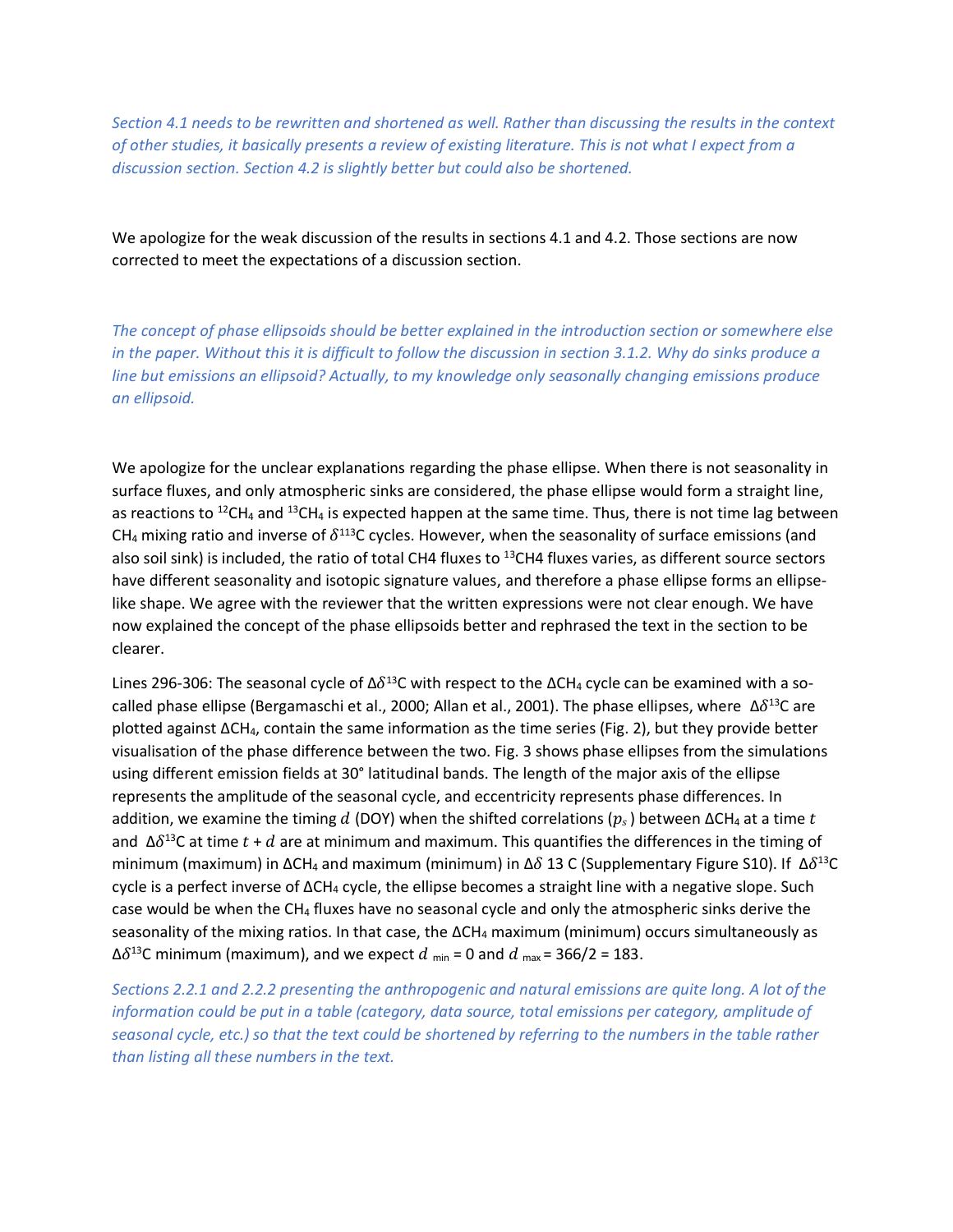We agree with the referee that a table could be used and have followed the recommendation. We have now moved the Supplementary Table 3 with some modifications to the main paper. Please see Table 1.

*What is the basis for the selection of the three observation sites ALT, NWR and SPO? Data availability? Distance from sources? Would there be other stations that could have been looked at? Why were they not considered?*

We thank the referee for this question. The selection of the stations was done by choosing stations that represent noticeable features. We have now provided results from all the other stations, where data are available, in the Supplementary. Please see Figures S4-S8. Note that those additional sites do not provide much further information.

*Figure 2: It would be good to highlight the line corresponding to SIM\_E5 as a thick black line as a reference. The discussion in Section 3.1.1 should mainly refer to this line and discuss other simulations with respect to their deviations from this reference.*

We thank the referee for the suggestion and agree to do so.

#### *The article needs substantial editing for grammar:*

We apologize for the incorrect grammar and now we have done language editing for the article by a native English speaker.

In addition to these comments, we have taken care of all the small details listed at the end of your feedback.

*Page 1, Line 3: What do you mean by "examined"? This is a very vague term.*

This has been replaced by a word "compared".

*P1, L3: "Those includes" -> "Those include"*

This has been corrected.

*P1, L5: "in addition to other sources" -> in addition to other natural sources"*

This has been corrected.

*P1, L6: "global uniform value" -> "globally uniform value"*

This has been corrected.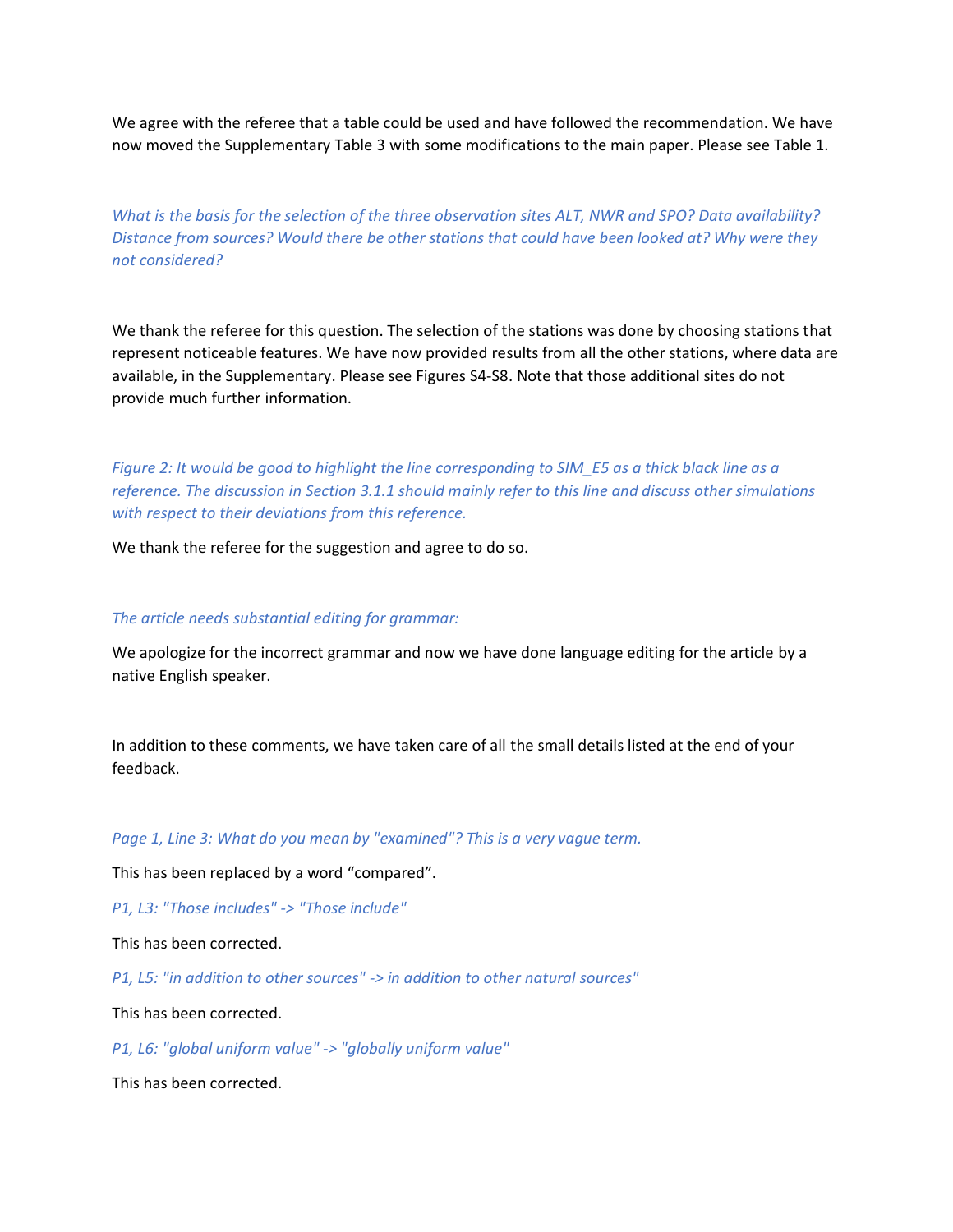### *P1, L9: "in north of" -> "north of"*

This has been corrected.

*P1, L11: "timing of d13C seasonal minimum" -> "timing of the d13C seasonal minimum"*

This has been corrected.

*P1, L11, "days in 60°" -> "days at 60°"*

This has been corrected.

*P1, L14-15: "In light of this research, comparison to the observation" -> "These comparisons"*

This has been corrected.

*P1, L19: In what sense should the "proportion of biogenic to fossil based emissions" be revised? Please*

#### *be more specific.*

We apologize for not being enough specific. This is now specified as: These comparisons to the observation showed that the seasonal cycle of EFMM emissions in EDGARv5.0 inventory is more realistic than in v4.3.2. In addition, the comparison at northern stations (north of 55° N) showed that modelled  $\delta^{13}$ C amplitudes are generally underestimated by 12–68 %, mainly because the model could not reproduce the strong depletion in autumn. This indicates that  $CH_4$  emission magnitude and seasonal cycle of wetlands may need to be revised. Results from stations in northern latitudes (19–40° N) indicate that the proportion of biogenic to fossil-based emissions may need to be revised, such that a larger proportion of fossil-based emissions are needed during summer.

#### *P2, L32: "much studied" -> "studied intensively"*

This has been corrected.

# *P2, L36: Why should these emission cycles depend on "political decisions"?*

We apologize for the badly formulated sentence. The new sentences are: Anthropogenic CH<sub>4</sub> emission seasonal cycles also have uncertainties. Although some countries report emission magnitudes to e.g., UNFCCC, often only annual values are reported, and emissions from e.g., rice paddies may not properly consider e.g., temperature dependencies and soil properties (Yan et al., 2009)

# *P2, L52: "also warned that" -> "also cautioned that"*

This has been corrected.

*P3, L58: Sinks do not have a strong seasonality due to the KIE but simply due to the seasonality of OH*

# *(or Cl) radicals.*

We agree with the referee and have now corrected this sentence. We apologize for the badly formulated sentence.

*P3, L63: The d13C maximum was two months EARLIER not later than the CH4 minimum in those stud-*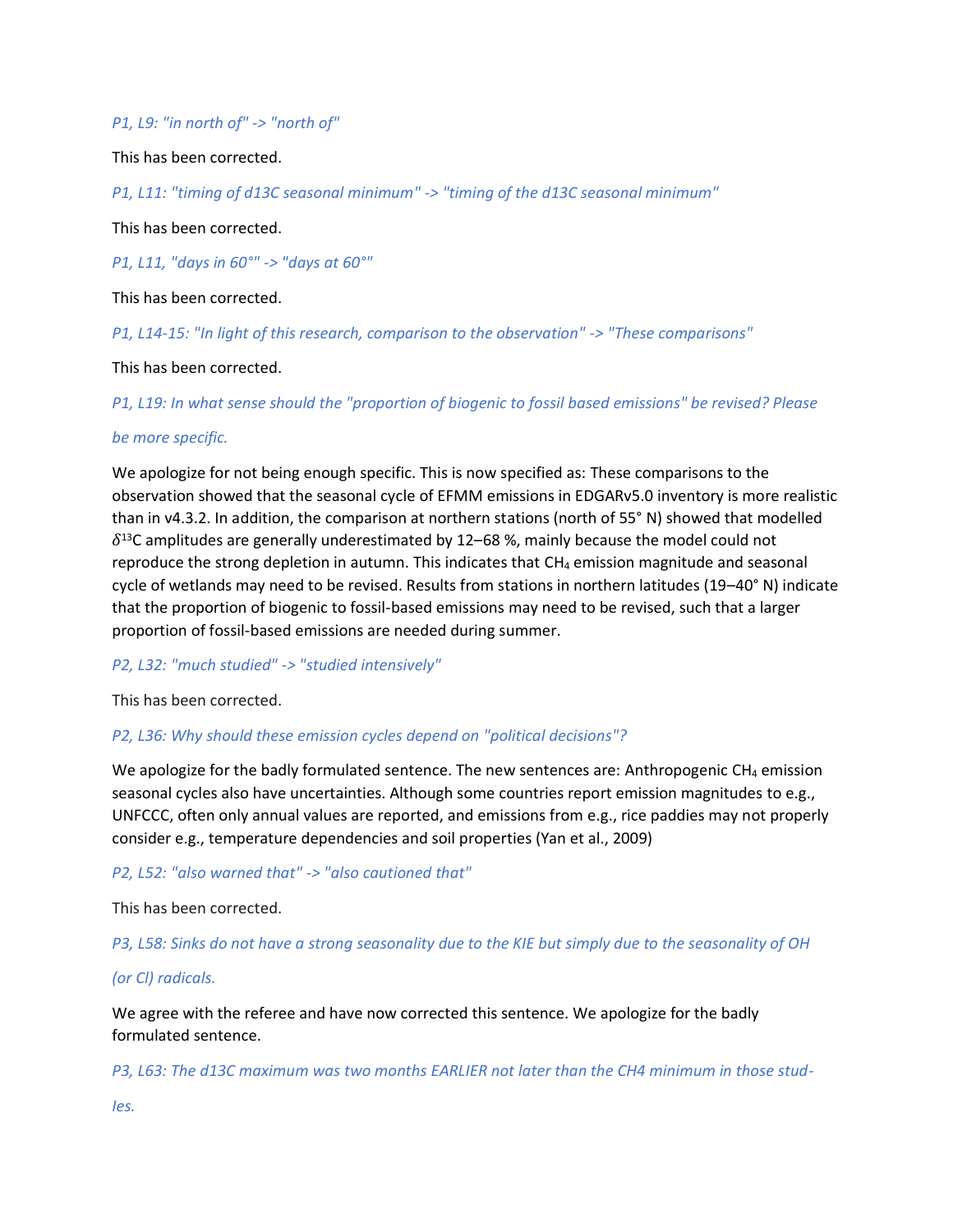We agree with the referee, and we apologize for the mistake. This has now been corrected.

*P3, L79: "that are a coarsening from" -> "corresponding to a subset of"*

This has been corrected.

*P3, L79: ", and vertical mixing was calculated" -> ". Convective vertical mixing was calculated"*

This has been corrected.

*P4, L86: reactions of CH4 with OH, Cl and O1D are chemical but not photochemical reactions.*

We agree with the referee, and we apologize for the mistake. This has now been corrected.

*P4, L90: It is not quite clear from the description whether the levels of Cl and O1D are prescribed in the*

*stratosphere or whether the reaction rates are prescribed (which is not exactly the same). Please clarify.*

We apologize for unclear explanations. This has now been corrected by following sentence: The first order loss rates for the reactions with Cl and O(1D) are considered only in stratosphere, where the reaction rates are prescribed based on the atmospheric chemistry general circulation model ECHAM5/MESSy1 (Jöckel et al., 2006).

*P4, L117: I wouldn't say that the values in the stratosphere are "not important", but they are certainly*

*"less important". Troposphere and stratosphere are linked through stratosphere-troposphere-ex-*

### *Change.*

We agree that the expression was not good. We have now reformulated the sentence: In this study, the focus is on the troposphere. However, we acknowledge that troposphere and stratosphere are linked through stratosphere-troposphere exchange (Wang et al., 2002), and we briefly return to the simulated concentrations in the discussion.

*P5, L132: "enriched 13CH4" -> "enriched in 13CH4". The seasonal cycle "is" dominated, not "are" domi-*

#### *Nated.*

This has been corrected.

# *P5, L135: What do you mean by "keeping the same annual totals"? The same as in 2010?*

We agree that the explanation was unclear. We mean that the totals for each year are kept as they are in the data but by applying the seasonality provided in the EDGAR. Hopefully, the new sentence in the article clarifies this: We calculated the seasonal cycle for each 1°×1° grid by applying the 2010 seasonality to other years, keeping the same annual totals as original for each year.

*P5, L143: "due to the differences" -> "due to the following differences"*

This has been corrected. See the sentence below in the next comment.

*P5, L143-146: These sentences are a bit confusing and could probably be formulated more elegantly.*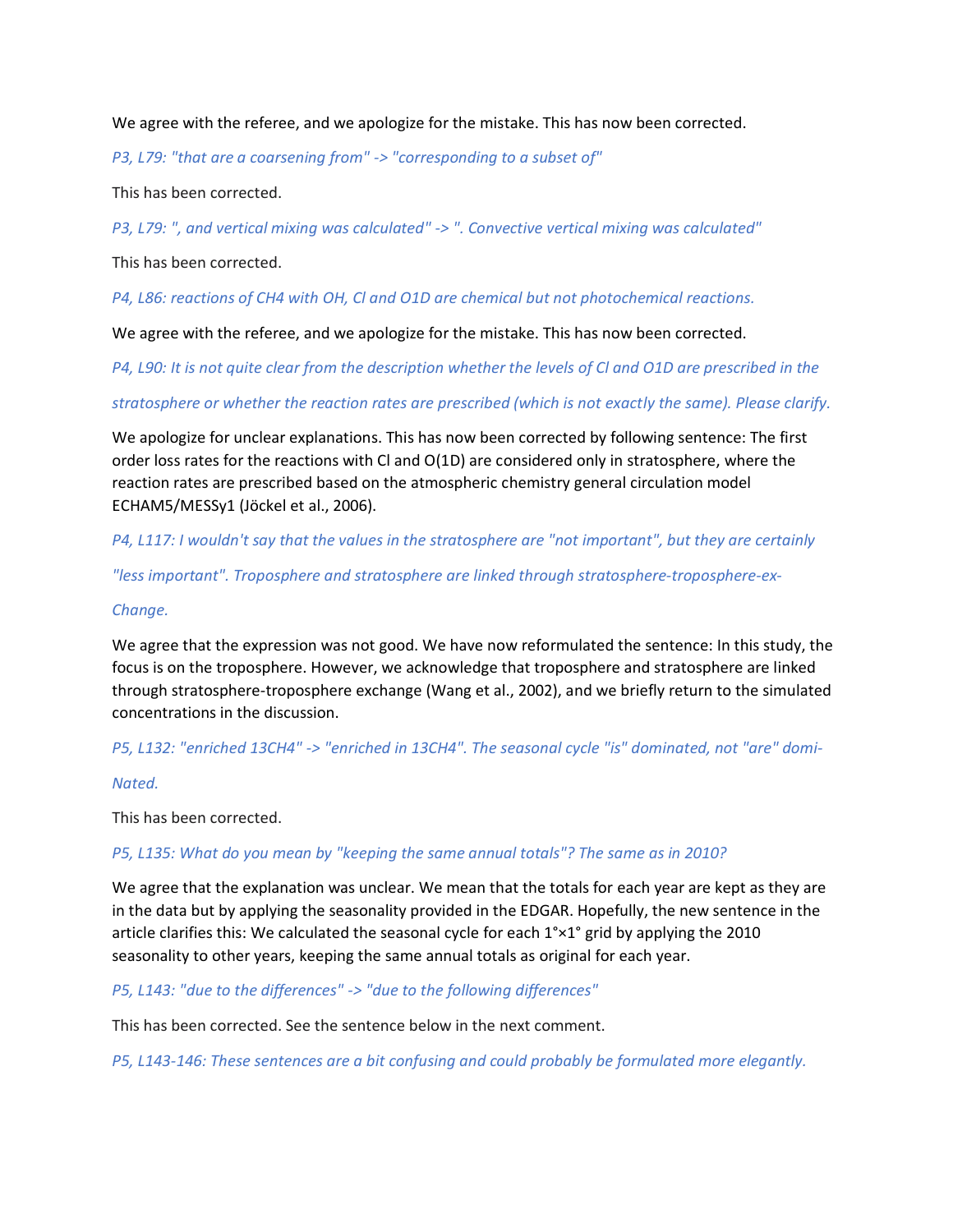We have now formulated these better: The differences in the seasonality are mostly due to the following: In v4.3.2, the seasonality varies over latitude bands, while in v5.0, it varies by country for which information is available (Crippa et al., 2020). In addition, in v4.3.2 the same temporal profiles are used for all agricultural sectors, which is revised in v5.0 to better correspond each sector separately (Janssens-Maenhout et al., 2019; Crippa et al.,2020

# *P5, L148: Delete "compared to v5.0".*

This sentence has been removed.

*P5, L150: "increasing trend" -> "increasing emissions"*

This has been corrected.

*P7, L183: For some sources, spatially varying isotopic signatures were used following Feinberg et al.*

*(2018). It would be good to know in more detail how Feinberg et al. collected this information. Cer-*

# *tainly, it was not generated "based on global chemistry-climate simulations with SOCOL".*

We apologize for the badly formatted sentence. This is now corrected in the text: Spatially varying isotopic signatures are used for EFMM, coal, oil and gas, wetlands, biomass burning and geological emissions. For EFMM, oil and gas, coal and biomass burning, we use the signatures from Feinberg et al. (2018). EFMM isotopic signatures from Feinberg et al. (2018) are based on the local ratio of C3 and C4 vegetation (Still et al., 2003) and emitted isotopic signature of livestock fed with diet C3 or C4 (Sherwood, 2016). Oil and gas isotopic signatures taken from (Feinberg et al., 2018) are based on country-level natural gas and oil signatures (Sherwood et al., 2016). For coal, we use the M-COAL version presented by Feinberg et al. (2018) and references therein, which is based on the coal rank and depth.

*Table 2: Replace "vary globally" by "varying globally" in the table caption.*

This has been corrected.

*P8, L184: Geological and wetland emissions should not be described together in a single sentence, be-*

# *cause these are completely independent sources.*

This has now been corrected. The new sentences are: For geological emissions, the globally varying isotopic signatures are taken from Etiope et al. (2019). Wetland isotopic signatures are taken from Ganesan et al. (2018) and the values are based on observations characterising wetland ecosystems.

# *P8, L199: What are the values proposed by Monteil and how do they differ from those of Thompson?*

# *Why do you not list the values of Monteil also in Table 1?*

We thank you for the question and are glad to inform you that those value of Monteil has been updated for comparison to Table 2, please see it. (Please note that Table 1 in the previous article is now Table 2).

*P9,L202: It should probably be "In contrast" rather than "In addition".*

This has been corrected.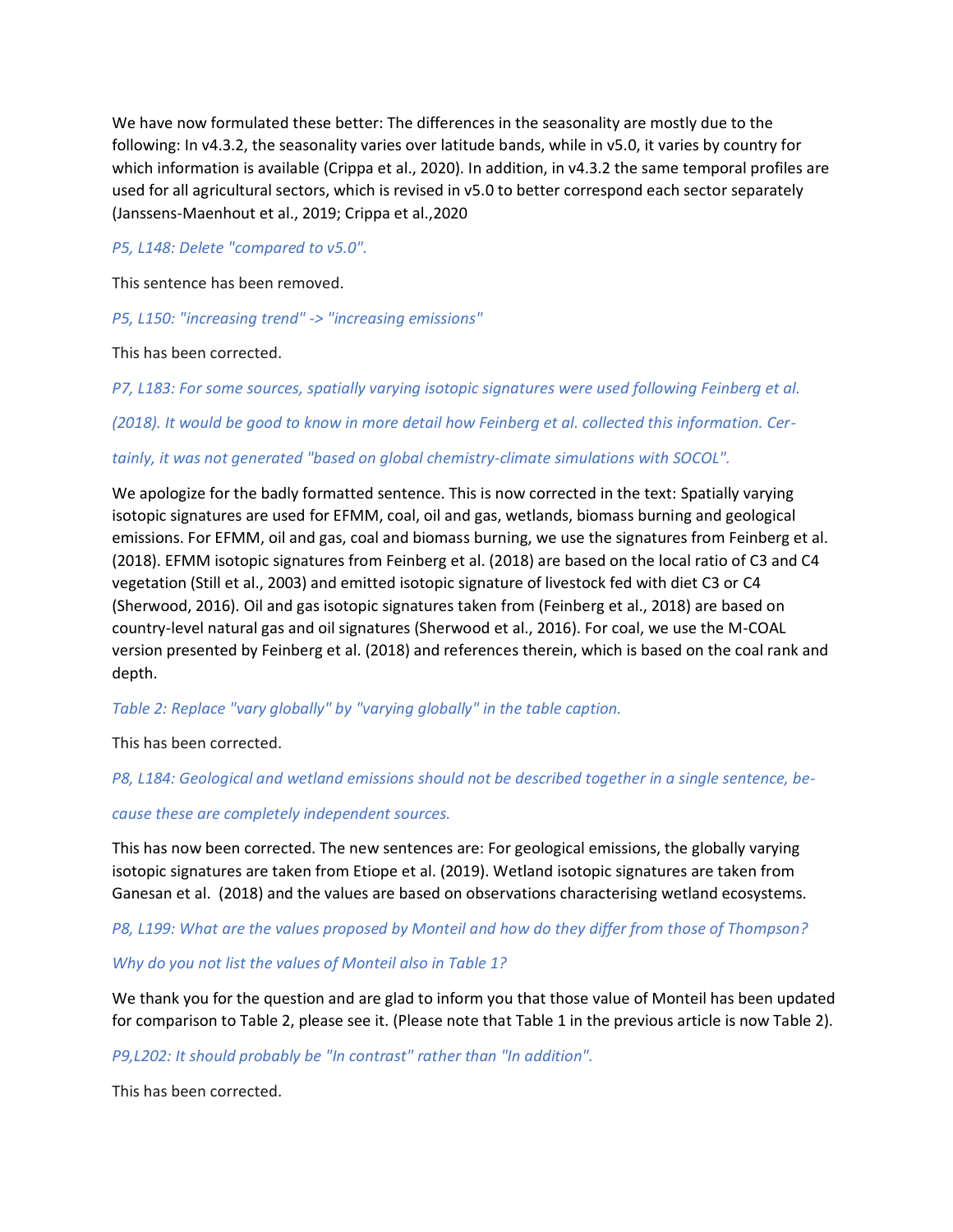# *P9, L203: I don't understand the statement "decimal values instead of rounded integers" at all (I can*

#### *only guess what this means).*

We apologize for the unclear explanation. This is now better formulated by: In contrast, we found that the simulated seasonal cycles in  $^{13}$ CH<sub>4</sub> are extremely sensitive to the applied spatial distribution and the absolute values of source signature up to decimal level, especially with region of high emission magnitude (Supplementary Fig. S3).

*P9, L212: Why "In contrast"? NWR is also far away from sources and measures background air like SPO.*

*I don't see the contrast.*

This has been corrected.

*P9, L213: "Rockies" -> "Rocky Mountains"*

This has been corrected.

*P10, L227: "we examined the seasonal cycle" -> "we examined the impact of the seasonal cycle"*

This has been corrected.

*P10, L252: "in 90°S – 60°S approximately" -> "at 90°S-60°S is approximately"*

This sentence has been removed because of rewriting the section.

*P12, L269: "in spring" -> "from spring"*

This sentence has been removed because of rewriting the section.

*P12, L274: "two maxima peaks" -> "two maxima"*

This sentence has been removed because of rewriting the section.

*P12, L275: "In south of" -> "South of"*

This sentence has been removed because of rewriting the section.

*P12, L277: "closer follows" -> "more closely follows"*

This sentence has been removed because of rewriting the section.

*P12, L282: shouldn't it be "increased" rather than "decreased"?*

You are correct. However, this sentence has been removed because of rewriting the section.

*P12, L296: "only one month" -> "only during one month"*

This sentence has been removed because of rewriting the section.

*P13, L305: "the strong effect" -> "the strong contribution"*

This sentence has been removed because of rewriting the section.

*P13, L308: "and magnitude of autumn" -> "and the magnitude of the autumn"*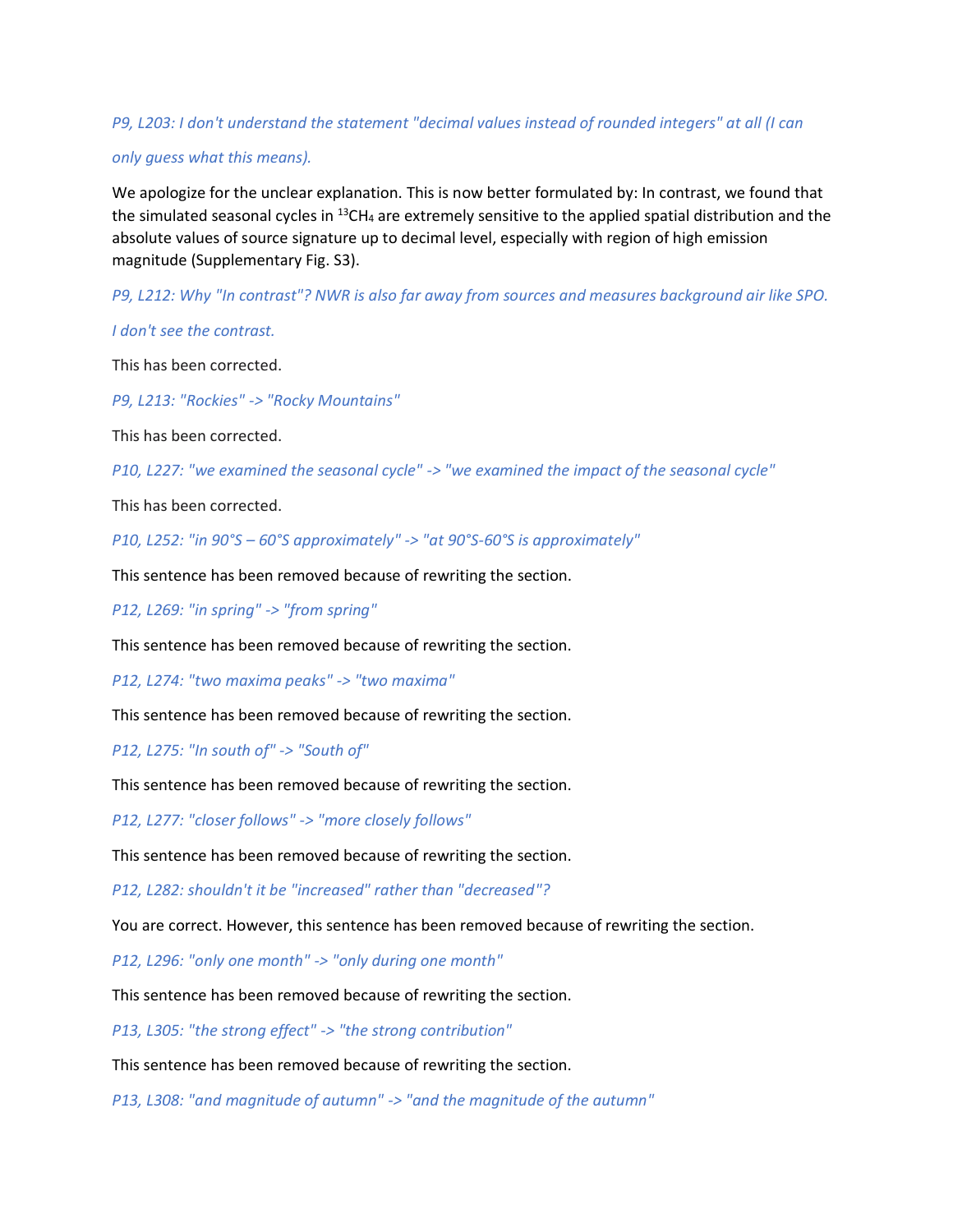This sentence has been removed because of rewriting the section.

*P13, L318: "against that of" -> "against those of"*

This has been corrected.

*P15, L342: On page 4 the KIE of the reaction with OH had a value of 1.004. Here it has a value of -3.98*

*per mil. How do these numbers relate?*

The KIE of the reaction with OH is 1.004. We have now revised the number presented in the paper and the correct number is –3.79 ‰. These numbers are related so that the value of –3.79T ‰ is calculated using the value 1.004. We have now clarified the explanation in the text, lines 310-311: Using the KIE of OH, resulted in a slope of -0.0023 ‰ ppb−1corresponding to -3.79310‰. The corresponding value is obtained by multiplying the slope with the mean of the smoothed fit CH<sub>4</sub>.

*P17, L408: I can't see in Figure 4 that the modelled amplitude is larger "mainly due to a deeper mini-*

*mum". The maximum seems to be equally overestimated.*

You are correct and now this has been corrected.

*P18, L429: "not only the cause" -> "not the only cause"*

This has been corrected.

*P18, L437: "depletion better than in ALT" -> "depletion better"*

This has been corrected.

*P18, L445: "reach at maximum" -> "reach a maximum"*

This has been corrected.

*P18, L446: "After DOY=75 that" -> "After DOY=75"*

This has been corrected.

*P18, L449: "reach its maximum" -> "reach their maximum"*

This has been corrected.

*P19, L466-467: I don't understand why the first sentence leads to the conclusion presented in the second sentence. It should rather be the other way round: "Because" chemistry time scale is shorter than transport d13C stabilized more quickly at mid- to high latitudes and not "therefore".*

This section has been removed.

*P19, L476: Remove the "Delta" and add a "C" after d13.*

This section has been removed.

*P20, L491: This sentence needs clarification. A factor 1.5 to 7 change in the amplitude of the seasonal*